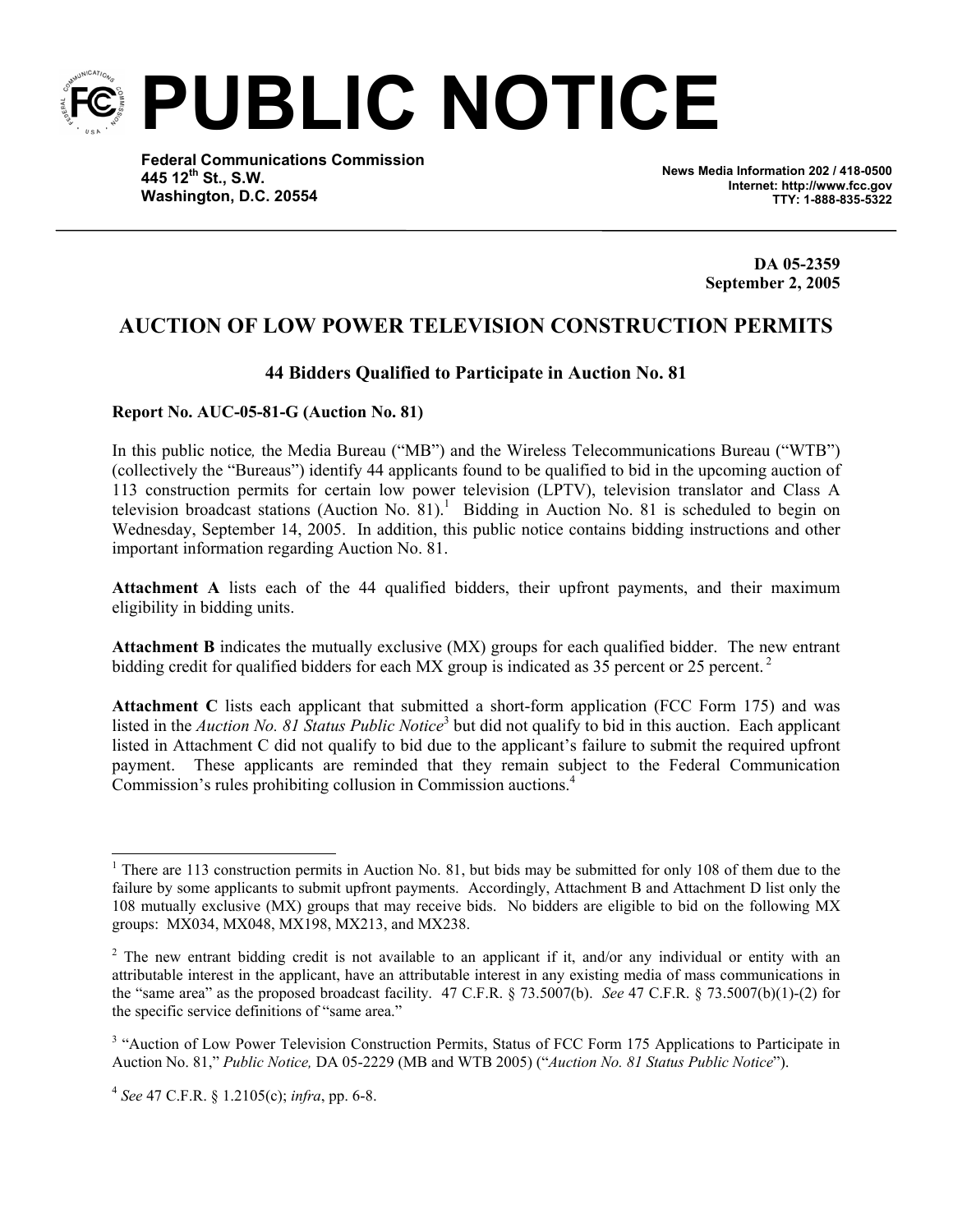**Attachment D** lists each MX group in the auction and the bidders that are qualified to bid in each MX group.

In order to participate effectively in the auction, qualified bidders should again familiarize themselves with the auction rules, procedures, and other information contained in the *Auction No. 81 Procedures*  Public Notice<sup>5</sup> and subsequent public notices. These public notices and other documents related to Auction No. 81 are available on the Commission's auctions website at http://wireless.fcc.gov/auctions/. The following information provides additional guidance.

**Registration***.* Qualified bidders have been automatically registered for the auction. Registration materials will be sent to the bidder's contact person at the contact address identified in the bidder's shortform application. Upon receipt, each bidder should be in possession of the following:

- At least two SecurID cards
- Integrated Spectrum Auction System (ISAS) Bidder's Guide
- FCC Auction Bidder Line telephone number

**Qualified bidders are solely responsible for ensuring the security of their computer systems and their registration materials and for ensuring that only authorized bidders place bids on their behalf. The Commission assumes no responsibility or liability for these matters.** 

**WARNING: Any unauthorized entity accessing or tampering with an FCC or other government computer will be prosecuted to the full extent of the law.** 

Any qualified bidder listed in Attachment A of this public notice that has not received the registration mailing **by 12:00 p.m. Eastern Time (ET) on Thursday, September 8, 2005**, must contact the Auctions Hotline directly at (717) 338-2888. Receipt of the registration mailing is critical to participating in both the mock auction and the actual auction, and it is the responsibility of each qualified bidder to ensure that all registration information has been received.

**Registration Material Replacement.** In the event that a bidder's SecurID cards are lost or damaged, only a person who has been designated as an authorized bidder, the contact person, or the certifying official on the applicant's short-form application may request replacement registration material. Qualified bidders requiring the replacement of these items must call Technical Support at (877) 480-3201, option nine; (202) 414-1250; or (202) 414-1255 (TTY).

**Bidding.** When two or more engineering proposals are accepted for filing within an MX group, mutual exclusivity exists for auction purposes.<sup>6</sup> Once mutual exclusivity exists for auction purposes, even if only one applicant with an engineering proposal within an MX group becomes a qualified bidder, or if only

<sup>5</sup> *Auction No. 81 Procedures Public Notice*, 20 FCC Rcd at 9481.

 $6$  Implementation of Section 309(j) of the Communications Act – Competitive Bidding for Commercial Broadcast and Instructional Television Fixed Service Licenses, MM Docket No. 97-234, *First Report and Order*, 13 FCC Rcd 15920, 15978-80 ¶¶ 149-154 (1998) ("*Broadcast First Report and Order*"). *See also* Implementation of Section 309(j) of the Communications Act – Competitive Bidding, PP Docket No. 93-252, *Second Report and Order*, 9 FCC Rcd 2348, 2376 ¶ 165 (1994).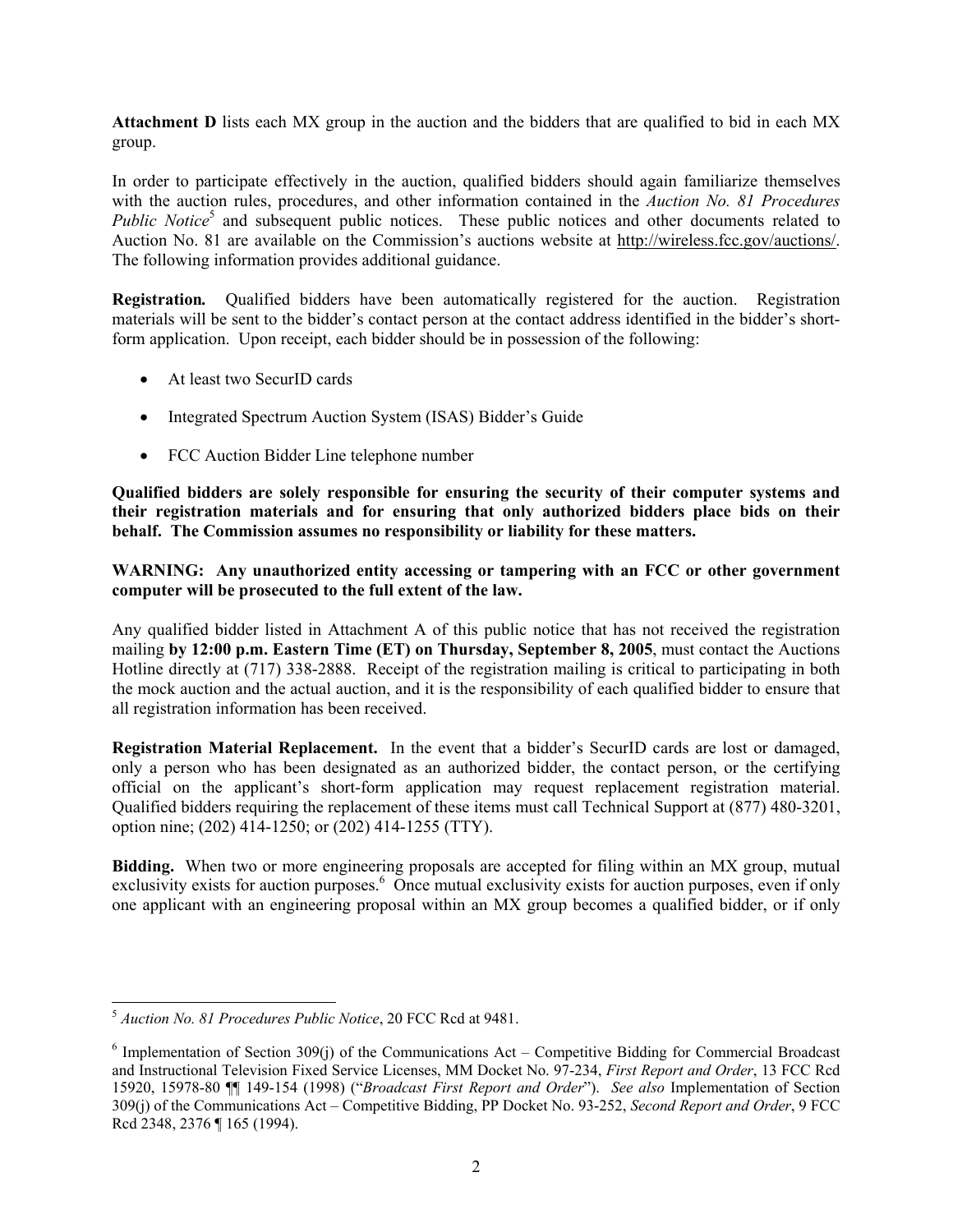one applicant submitted both of the only two engineering proposals within an MX group, that applicant is required to submit a bid in order to obtain the construction permit.<sup>7</sup>

The Commission will conduct this auction over the Internet, and telephonic bidding will be available as well. The Integrated Spectrum Auction System ("ISAS" or "FCC Auction System") can be accessed at http://auctions.fcc.gov. Alternatively, you also may use http://auctions2.fcc.gov.

Qualified bidders are permitted to bid telephonically or electronically. In either case, **each authorized bidder** must have his or her own RSA SecurID card, which the FCC will provide at no charge. Applicants with only one authorized bidder will be issued two SecurID cards, while applicants with two or three authorized bidders will be issued three cards. For security purposes, the SecurID cards and the instructions for using them are only mailed to the contact person at the contact address listed on the applicant's short-form application. Please note that each SecurID card is tailored to a specific auction. SecurID cards issued for other auctions or obtained from a source other than the FCC will not work for Auction No. 81. The Auction Bidder Line telephone number will be supplied with the registration material.

Please note that the SecurID cards can be recycled, and we strongly encourage bidders to return the cards to the FCC. We will provide pre-addressed envelopes that bidders may use to return the cards once the auction closes.

**Bidding Contingency Plan.** Bidders should develop comprehensive contingency plans that can be quickly implemented if bidders experience difficulty participating in the auction. While the FCC will correct any problems within Commission-controlled facilities, bidders are solely responsible for anticipating and overcoming problems such as bidder technical failures, telephone service interruptions, adverse local weather conditions, unavailability of authorized bidders, or the loss or breach of confidential security codes.

In their registration materials, all qualified bidders will be supplied with a telephone number for the Auction Bidder Line. Bidders choosing to bid telephonically are required to use this telephone number to place bids. Electronic bidders may use this telephone number as an alternate method of bidding in the event they are unable to submit their bids electronically. **Telephonic bidders are reminded to allow sufficient time to bid by placing their calls well in advance of the close of a round.**<sup>8</sup>

**Minimum Opening Bid Amounts.** There will be a minimum opening bid amount for each construction permit in Auction No. 81, calculated in accordance with the type of service and class of facility offered, market size, population covered by the proposed LPTV, television translator or Class A television broadcast facility, industry cash flow data, and recent broadcast transactions.<sup>9</sup> The minimum opening bid amount is subject to reduction at the discretion of the Commission. The Commission will not entertain requests to lower minimum opening bid amounts. The agency will exercise its discretion, if at all, independent of any communications from bidders.

 $<sup>7</sup>$  Any applicant that submits a short-form application that is accepted for filing but fails to timely submit an upfront</sup> payment will retain its place in the MX group but, having purchased no bidding eligibility, will not be eligible to bid.

 $8$  The length of a call to place a telephonic bid may vary; please allow a minimum of 10 minutes.

<sup>9</sup> *Auction No. 81 Procedures Public Notice*, 20 FCC Rcd at 9507-08. Attachment A of the *Auction No. 81 Procedures Public Notice* sets forth the minimum opening bid amounts for each construction permit offered in Auction No. 81.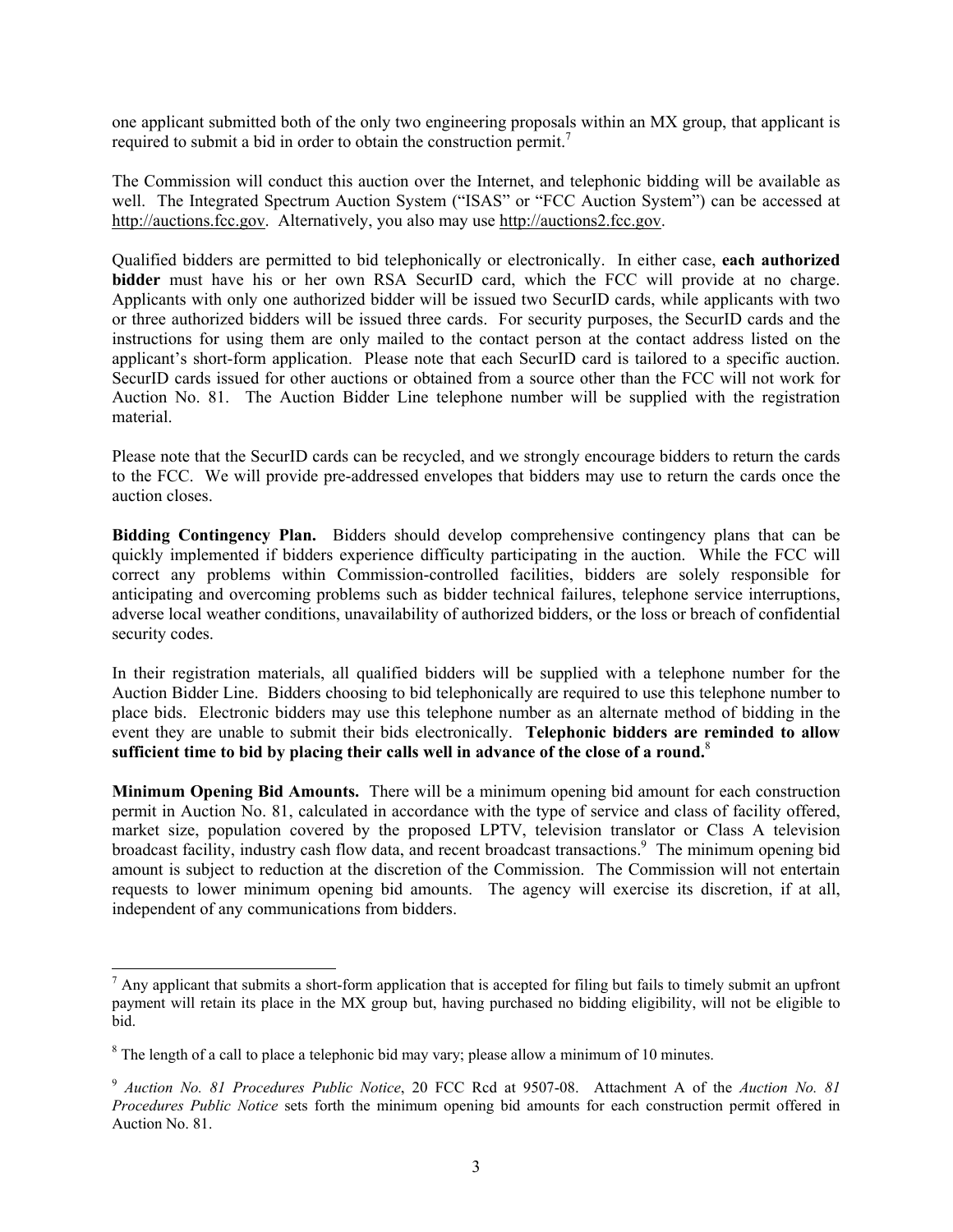**Announcements.** The Commission will post pertinent auction information as announcements in the FCC Auction System. Bidders should routinely check for announcements each time they enter the FCC Auction System and should read this information carefully.

**Bidding Schedule.** On Wednesday, September 14, 2005, there will be two rounds of bidding as follows:

| <b>Bidding Round</b> | $10:00$ a.m. | $11:30$ a.m. ET |
|----------------------|--------------|-----------------|
| <b>Bidding Round</b> | $1:30$ p.m.  | $3:00$ p.m. ET  |

The bidding schedule for Thursday, September 15, 2005, and continuing until further notice, will be:

| $12:00$ p.m. |            | $1:00$ p.m. ET                                         |
|--------------|------------|--------------------------------------------------------|
| $2:00$ p.m.  | $\sim$ $-$ | $3:00$ p.m. ET                                         |
| $4:00$ p.m.  | $\sim$     | $5:00$ p.m. ET                                         |
|              |            | $10:00$ a.m. $-11:00$ a.m. ET<br>$\sim 1000$ m $^{-1}$ |

Round results will be available approximately 10 minutes after the close of each round. The Commission will set the pace of the auction based upon its monitoring of the bidding and its assessment of the auction's progress. All subsequent schedule changes will be made by announcement via the FCC Auction System during the course of the auction.

**Bidder Questions during the Auction.** FCC auction staff and technical support staff will be available during the auction to answer questions from authorized bidders. Bidders should identify themselves as a bidder with a time-sensitive auction question when calling. Help can be obtained through the following options:

| FCC Auction Bidder Line                                                            | Use Auction Bidder Line telephone number            |  |  |  |
|------------------------------------------------------------------------------------|-----------------------------------------------------|--|--|--|
| (telephonic bidding, auction conduct questions)                                    | supplied in registration mailing                    |  |  |  |
| FCC Technical Support                                                              | $(877)$ 480-3201, option nine; $(202)$ 414-1250; or |  |  |  |
| (all technical questions, software and hardware)                                   | $(202)$ 414-1255 (TTY)                              |  |  |  |
| FCC Auctions and Spectrum Access Division (202) 418-0660<br>(legal questions only) |                                                     |  |  |  |
| FCC Video Division<br>(legal and service rule questions only)                      | $(202)$ 418-1600                                    |  |  |  |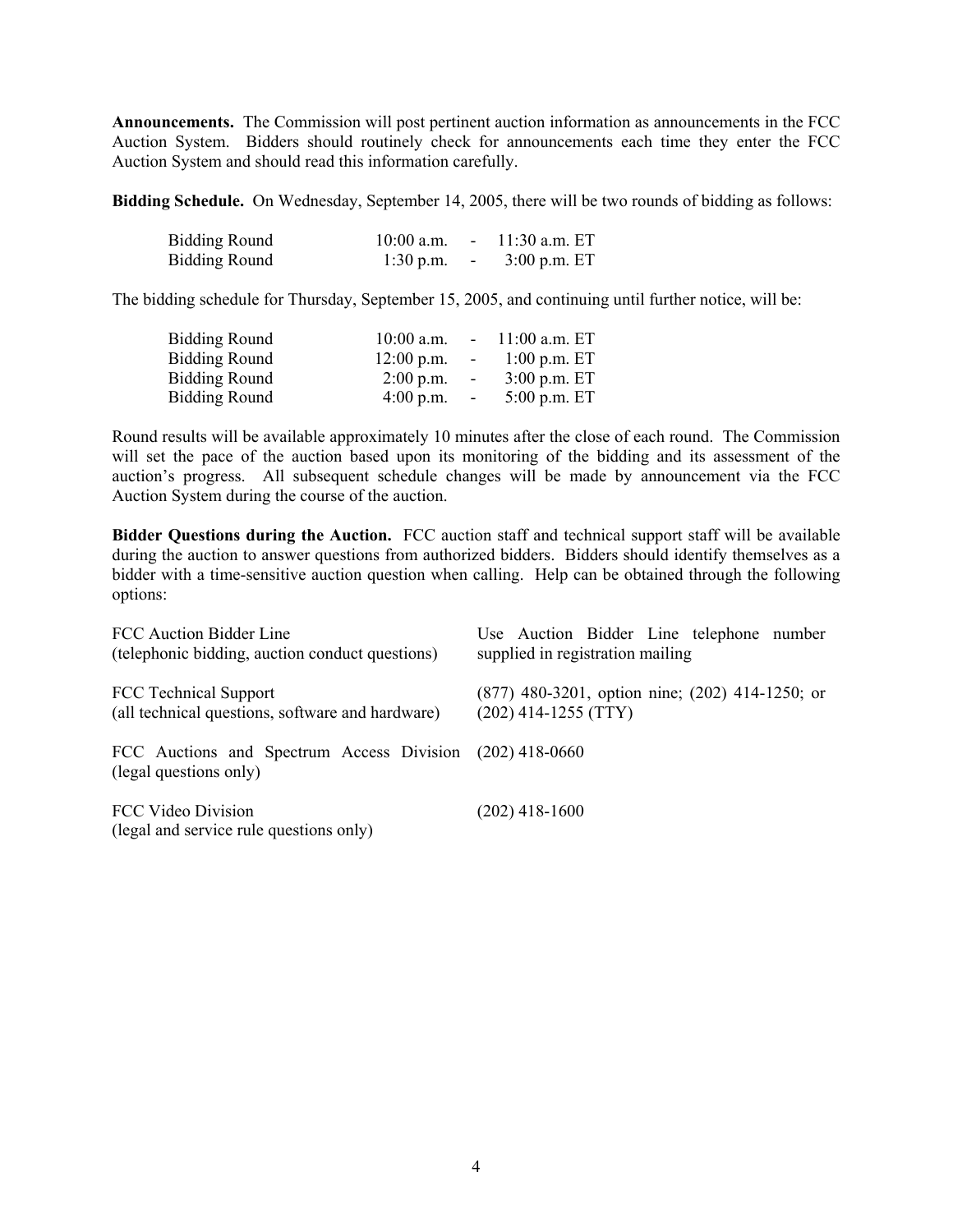The FCC Auction System includes a function for bidders to submit suggestions to the FCC, but this is **not** an appropriate mechanism for asking questions that may need a timely response, such as questions about auction procedures or other issues. **Such questions should be asked via one of the above telephone options.**

**Monitoring Round Results.** The Integrated Spectrum Auction System (ISAS) Bidder's Guide (included in the registration material) provides instructions for reviewing and downloading round results.

**Amendments to FCC Form 175.** Applicants are responsible for maintaining the accuracy and completeness of information furnished in their short-form applications, including their attachments.<sup>10</sup> Applicants should amend their short-form applications within ten business days from the occurrence of a reportable change. Changes that cause a loss of or reduction in eligibility for a new entrant bidding credit must be reported immediately. Applicants must modify their FCC Form 175 electronically and submit a letter, briefly summarizing the changes, by electronic mail to the attention of Margaret Wiener, Chief, Auctions and Spectrum Access Division, at the following address: auction81@fcc.gov. Questions about changes should be directed to Lynne Milne at (202) 418-0660.

As described in the Commission's rules, applicants may make only minor corrections to their FCC Form 175 applications (*e.g*., changing an authorized bidder or a facsimile number).11 Major modifications (*e.g.*, construction permit changes or changing control of the applicant) will not be accepted.12Bidders are reminded that any changes affecting eligibility for the new entrant bidding credit, insofar as it results in the diminishment or loss of the new entrant bidding credit claimed on the FCC Form 175 application, must be clearly stated in the bidder's amendment and in the summary letter referenced above. In such cases, the Commission will make appropriate adjustments in the new entrant bidding credit prior to the computation of any down and final payment amounts due.<sup>13</sup>

**Due Diligence.** Potential bidders are reminded that they are solely responsible for investigating and evaluating all technical and marketplace factors that may have a bearing on the value of the broadcast facilities being offered in this auction. The Commission makes no representations or warranties about the use of this spectrum for particular services. Potential bidders are strongly encouraged to conduct their own research prior to the beginning of competitive bidding in Auction No. 81 in order to determine the existence of pending administrative or judicial proceedings, pleadings, applications or authorizations that might affect their decisions regarding participation in the auction. Potential bidders also should review all underlying Commission orders. Participants in Auction No. 81 are strongly encouraged to continue such research during the auction. Additionally, potential bidders should perform technical analyses sufficient to assure them that, if they prevail in competitive bidding for a particular construction permit, they will be able to build and operate facilities that will comply fully with the Commission's technical and legal requirements.

Each potential bidder is solely responsible for identifying associated risks and for investigating and evaluating the degree to which such matters may affect the bidder's ability to bid on, otherwise acquire, or make use of construction permits (and subsequent licenses) available in Auction No. 81. For further details regarding due diligence, qualified bidders should refer to the *Auction No. 81 Procedures Public Notice* under Section I.B.3.14

<sup>10</sup> *See* 47 C.F.R § 1.65.

<sup>11</sup> *See* 47 C.F.R. § 1.2105(b).

 $12$  *Id.* 

<sup>13 47</sup> C.F.R. §§ 73.5007 and 73.5008.

<sup>14</sup> *Auction No. 81 Procedures Public Notice*, 20 FCC Rcd at 9488-90.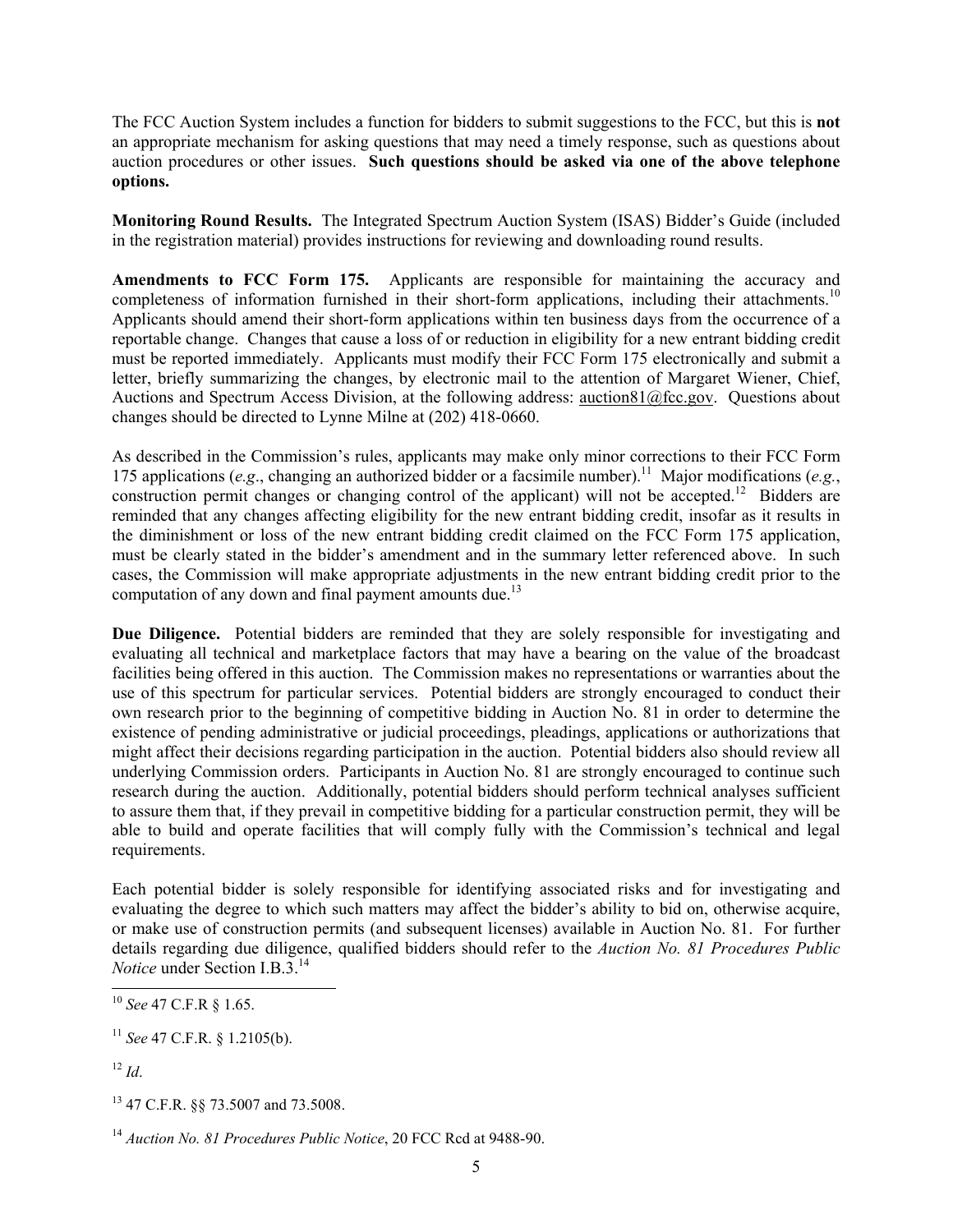**Mock Auction.** On Monday, September 12, 2005, the Bureaus will conduct a mock auction which will allow qualified bidders to familiarize themselves with the FCC Auction System. Only qualified bidders will be permitted to participate in the mock auction. The Bureaus will conduct this auction over the Internet, but telephonic bidding will also be available. Qualified bidders that wish to place bids telephonically should use the telephone number supplied in the Auction No. 81 registration materials.

The mock auction can be accessed at: http://auctiondemo.fcc.gov. The mock auction will include all 113 Auction No. 81 construction permits and will follow the rules governing the actual auction. The mock auction will be identified as Mock Auction No. 81. The FCC Auction System will reflect the actual construction permits for each bidder. The FCC Auction System will also reflect the actual upfront payment submitted by the bidder, which will determine the initial (maximum) eligibility (as measured in bidding units). The mock auction will simulate the start of the auction, and each bidder will be required to be active on 80 percent of its current bidding eligibility. If a bidder does not meet this requirement, it will have a waiver automatically applied (if the bidder has any waivers available), or its current eligibility will be permanently reduced (if the bidder has no waivers remaining), possibly eliminating the bidder from further bidding in the auction.

Electronic bidders participating in the mock auction are advised to review the Integrated Spectrum Auction System (ISAS) Bidder's Guide provided in the registration material.

The mock auction bidding schedule for Monday, September 12, 2005, will be:

| Round 1 |                       |                           | $10:00$ a.m. $-11:00$ a.m. ET                  |
|---------|-----------------------|---------------------------|------------------------------------------------|
| Round 2 |                       |                           | $12:00 \text{ p.m.}$ - $12:30 \text{ p.m.}$ ET |
| Round 3 | $1:30$ p.m.           |                           | $-2:00 \text{ p.m. ET}$                        |
| Round 4 | $3:00$ p.m.           | $\sim 10^{-10}$ m $^{-1}$ | $3:15$ p.m. ET                                 |
| Round 5 | $4:00 \text{ p.m.}$ - |                           | $4:15$ p.m. ET                                 |

**Prohibition of Collusion.** Applicants are reminded that Section 1.2105(c) and 73.5002(d) of the Commission's rules prohibit applicants for any of the same MX groups from communicating with each other during the auction about bids, bidding strategies, or settlements unless they have identified each other as parties with which they have entered into agreements under Section 1.2105(a)(2)(viii).<sup>15</sup> In addition, even if auction applicants are eligible to bid each on only one common MX group, they may not discuss with each other their bids or bidding strategies relating to any MX group on which either is eligible to bid. For Auction No. 81, this prohibition became effective at the short-form application filing deadline on August 4, 2000, and will end on the post-auction down payment deadline, which will be announced in a future public notice.<sup>16</sup> This prohibition applies to all applicants regardless of whether **such applicants become qualified bidders or actually bid.**<sup>17</sup> The prohibition continues until the down

15 47 C.F.R. § 1.2105(a)(2)(viii), 47 C.F.R. § 1.2105(c)(1), and 73.5002(d). *See also* Amendment of Part 1 of the Commission's Rules – Competitive Bidding Procedures, *Seventh Report and Order*, 16 FCC Rcd 17546 (2001) ("*Part 1 Seventh Report and Order*"); *id.*, *Order on Reconsideration of the Third Report and Order, Fifth Report and Order, and Fourth Further Notice of Proposed Rule Making*, 15 FCC Rcd 15293, 15297-98 ¶¶ 7-8 (2000).

 $^{16}$  47 C.F.R. § 1.2105(c)(1).

 $\overline{a}$ 

<sup>17</sup> *See, e.g.*, Star Wireless, LLC, *Forfeiture Order*, 19 FCC Rcd 18626 (EB 2004) (imposing forfeiture in the amount of \$100,000 for violation of the anti-collusion rule); Northeast Communications of Wisconsin, LLC, *Forfeiture Order*, 19 FCC Rcd 18635 (EB 2004) (imposing forfeiture in the amount of \$100,000 for violation of the anticollusion rule, even though the applicant never made an upfront payment for the auction and was not listed as a qualified bidder); Letter to Robert Pettit, Esq., from Margaret W. Wiener, 16 FCC Rcd 10080 (Auctions Div. 2000) (declining to exempt an applicant's controlling interest from coverage by the anti-collusion rule, even though the applicant never made an upfront payment for the auction and was not listed as a qualified bidder).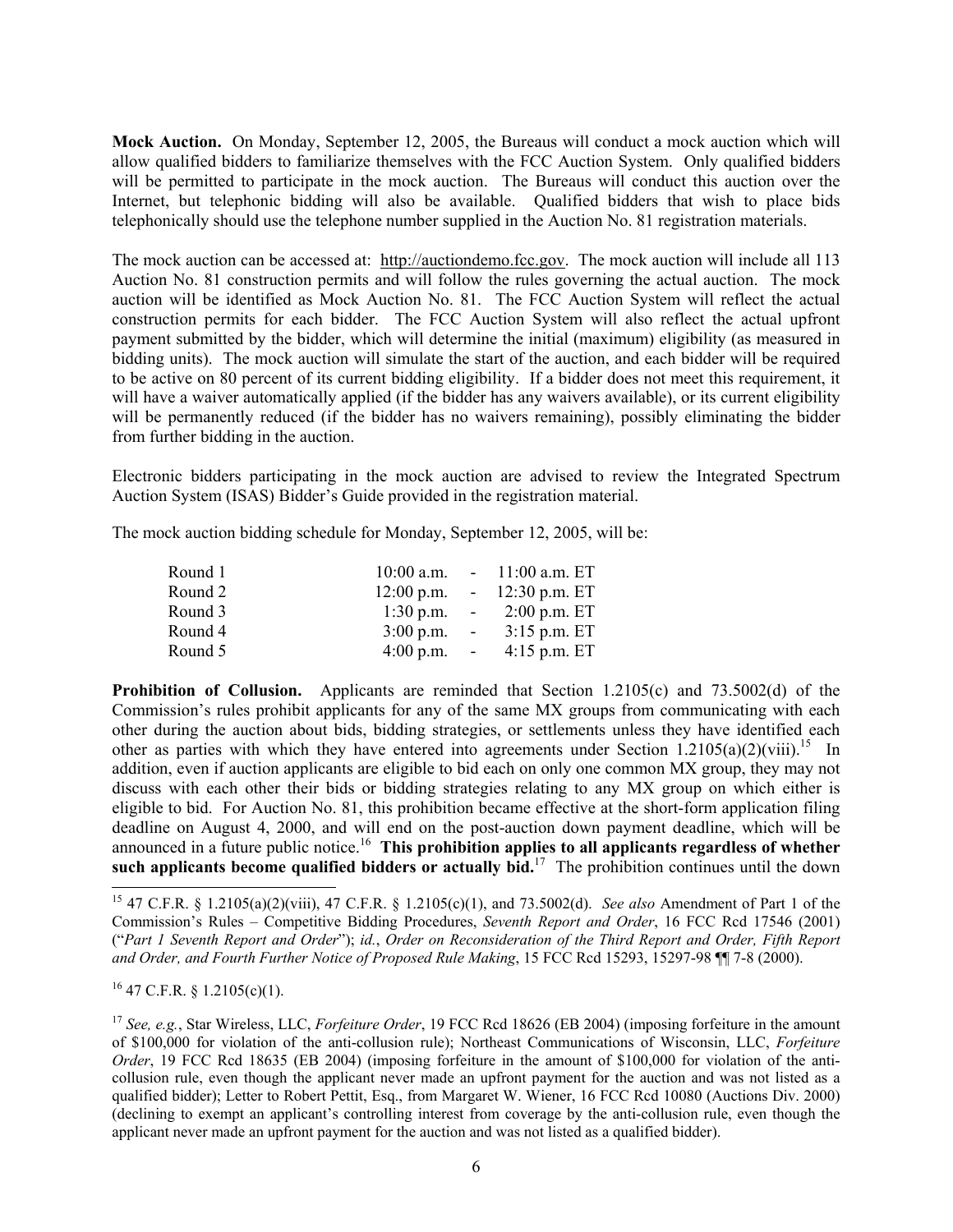payment deadline regardless of whether a winning bidder needs to make an additional payment by the down payment deadline. For purposes of this prohibition, Section 1.2105(c)(7)(i) defines "applicant" to include all controlling interests in the entity submitting a short-form application to participate in the auction, as well as all holders of partnership and other ownership interests and any stock interest amounting to 10 percent or more of the entity, or outstanding stock, or outstanding voting stock of the entity submitting a short-form application, and all officers and directors of that entity.<sup>18</sup> If parties had agreed in principle on all material terms of a bidding agreement(s), those parties must have been identified on the short-form application under Section  $1.2105(c)$ , even if the agreement had not been reduced to writing. If parties had not agreed in principle by the filing deadline, an applicant should not have included the names of those parties on its application and must not have continued negotiations or communications prohibited by the anti-collusion rule.<sup>19</sup>

Bidders competing for a construction permit in the same MX group must not communicate indirectly about bids or bidding strategy.<sup>20</sup> Accordingly, such bidders are encouraged not to use the same individual as an authorized bidder.<sup>21</sup> A violation of the anti-collusion rule could occur if an individual acts as the authorized bidder for two or more competing applicants, and conveys information concerning the substance of bids or bidding strategies between the bidders he or she is authorized to represent in the auction. A violation could similarly occur if the authorized bidders are different individuals employed by the same organization (*e.g*., law firm or consulting firm). In such a case, at a minimum, applicants should take precautionary steps to prevent communication between authorized bidders.<sup>22</sup> However, the Bureaus caution that merely filing a certifying statement as part of the short-form application will not outweigh specific evidence that collusive behavior has occurred, nor will it preclude the initiation of an investigation when warranted. $^{23}$ 

In addition, Section 1.65 of the Commission's rules requires an applicant to maintain the accuracy and completeness of information furnished in its pending application and to notify the Commission within 30 days of any substantial change that may be of decisional significance to that application.<sup>24</sup> Thus, Section 1.65 requires auction applicants that engage in a communication of bids or bidding strategies that results in a bidding agreement, arrangement, or understanding not already identified on their short-form applications to promptly disclose any such agreement, arrangement or understanding to the Commission by amending their pending applications. In addition, Section 1.2105(c)(6) requires all auction applicants to report any prohibited discussion or disclosure regarding bids or bidding strategy to the Commission in writing immediately but in no case later than five business days after the communication occurs, even if the communication does not result in an agreement or understanding regarding bids or bidding strategy that must be reported under Section  $1.65^{25}$ 

<sup>20</sup> *Part 1 Seventh Report and Order*, 16 FCC Rcd at 17549-50 ¶ 6.

<sup>21</sup> *See Auction No. 81 Procedures Public Notice*, 20 FCC Rcd at 9488.

<sup>22</sup> See Application of Nevada Wireless for a License to Provide 800 MHz Specialized Mobile Radio Service in the Farmington, NM-CO Economic Area (EA-155) Frequency Band A, *Memorandum Opinion and Order,* 13 FCC Rcd 11973, 11977 ¶ 11 (1998).

<sup>23</sup> *Id*., 13 FCC Rcd at 11978 ¶ 13.

 $^{24}$  47 C.F.R. § 1.65.

25 47 C.F.R. §§ 1.65, 1.2105(c)(6); *see also Part 1 Seventh Report and Order*, 16 FCC Rcd at 17555 ¶ 17.

 $\overline{a}$  $18$  47 C.F.R. § 1.2105(c)(7)(i).

<sup>19</sup> *See* "Wireless Telecommunications Bureau Clarifies Spectrum Auction Anti-Collusion Rules," *Public Notice*, 11 FCC Rcd 9645 (WTB 1995).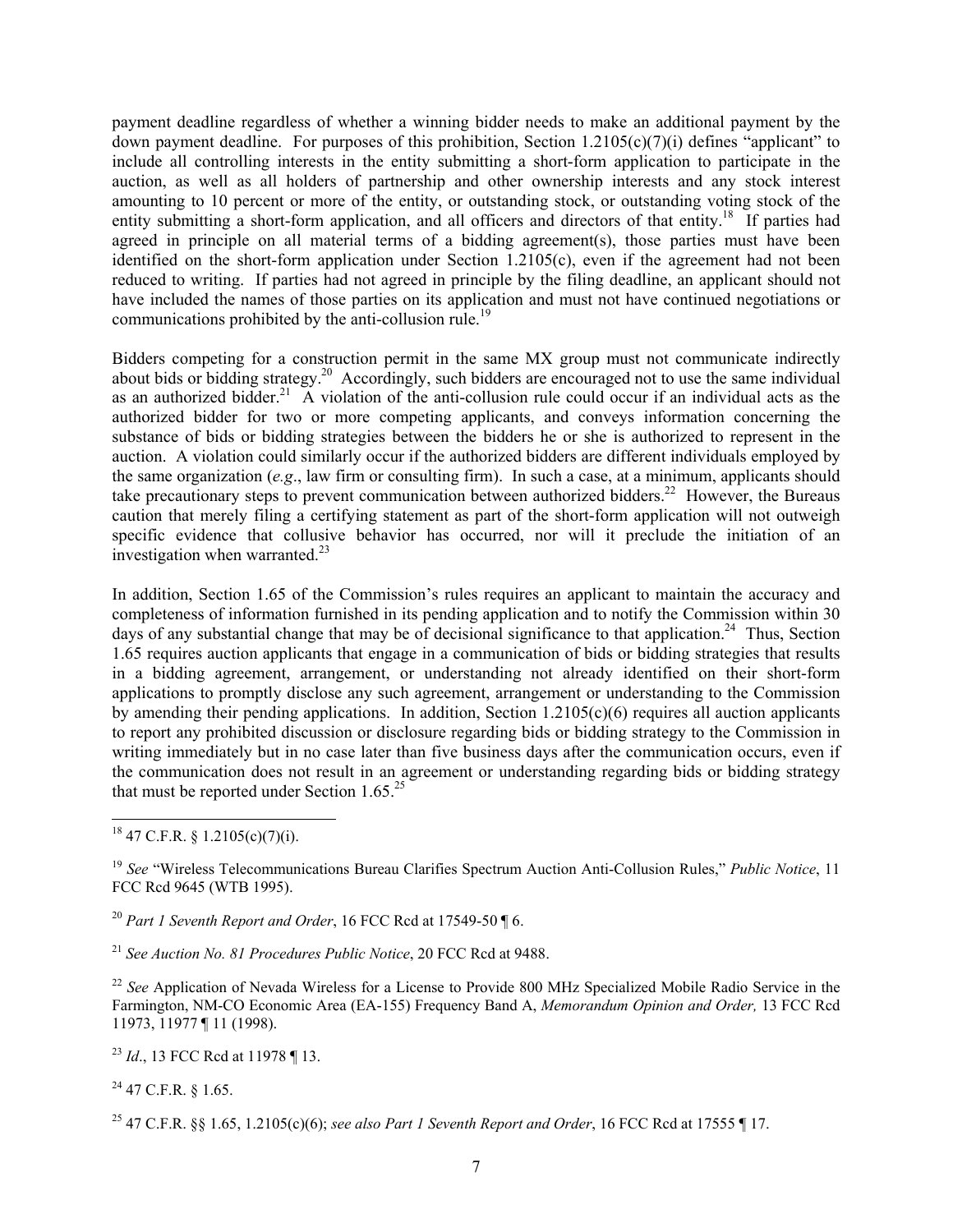Applicants that are winning bidders will be required to disclose in their long-form applications the specific terms, conditions, and parties involved in all bidding consortia, joint ventures, partnerships, and other arrangements entered into relating to the competitive bidding process.26 Any applicant found to have violated the anti-collusion rule may be subject to sanctions.<sup>27</sup> In addition, applicants are reminded that they are subject to the antitrust laws, which are designed to prevent anti-competitive behavior in the marketplace. If an applicant is found to have violated the antitrust laws in connection with its participation in the competitive bidding process, it may be subject to forfeiture of its upfront payment, down payment, or full bid amount and may be prohibited from participating in future auctions.<sup>28</sup>

**Submission of Auction No. 81-related Filings.** As noted above, applicants seeking to amend their shortform applications during the auction should make modifications to their FCC Form 175 electronically and submit a letter, briefly summarizing the changes, by electronic mail to the attention of Margaret Wiener, Chief, Auctions and Spectrum Access Division, at the following address: auction81@fcc.gov.

Parties wishing to submit requests, complaints, or other information concerning Auction No. 81 should also send a copy by electronic mail to the attention of Margaret Wiener, Chief, Auctions and Spectrum Access Division, at the following address: auction81@fcc.gov, in addition to following other procedures prescribed by the Commission's rules. The Commission occasionally receives complaints regarding certain bidders and requests to suspend bidding during an auction. While the Commission reserves the right to take appropriate action during an auction to preserve the integrity of the auction process, it is generally our practice to address any such allegations only after the winning bidders have submitted their long-form applications, when there is greater opportunity for investigation of such allegations, if warranted.

Finally, parties wishing to make suggestions concerning Auction No. 81 or future auctions are encouraged to present such ideas using the suggestion feature of the FCC Auction System. (As mentioned above, this feature is not an appropriate mechanism for posing questions that need a timely response.) Commission staff always takes suggestions into consideration, but may not provide an individualized response.

**Long-Form Applications.** Within thirty business days after release of the auction closing public notice, winning bidders must electronically submit a properly completed long-form application (FCC Form 346 or FCC Form 301-CA, as appropriate), including required exhibits, for each construction permit won through Auction No. 81.<sup>29</sup> The electronic submission of the long-form application must be accompanied by the applicable filing fee.<sup>30</sup> Winning bidders claiming new entrant status must include an exhibit demonstrating their eligibility for the bidding credit.<sup>31</sup> Further filing instructions will be provided to auction winners at the close of the auction.<sup>32</sup>

<sup>30</sup> *See Broadcast First Report and Order*, 13 FCC Rcd at 15984 ¶ 164.

<sup>31</sup> *See* 47 C.F.R. §§ 1.2112(b), 73.5005, 73.5007 and 73.5008.

<sup>32</sup> *See* 47 C.F.R. §§ 1.2107, 1.2109(a), 73.3572, 73.5003, 73.5005, and 73.5006(d).

l <sup>26</sup> *See* 47 C.F.R. § 1.2107(d).

<sup>27</sup> *See* 47 C.F.R. §§ 1.2105(c), 1.2107(d), and 1.2109(d).

<sup>28</sup> *See* 47 C.F.R. § 1.2109(d).

<sup>29</sup> *See* 47 C.F.R. §§ 1.2107 and 73.5005. *See also Broadcast First Report and Order*, 13 FCC Rcd at 15984-85 ¶¶ 163-64.